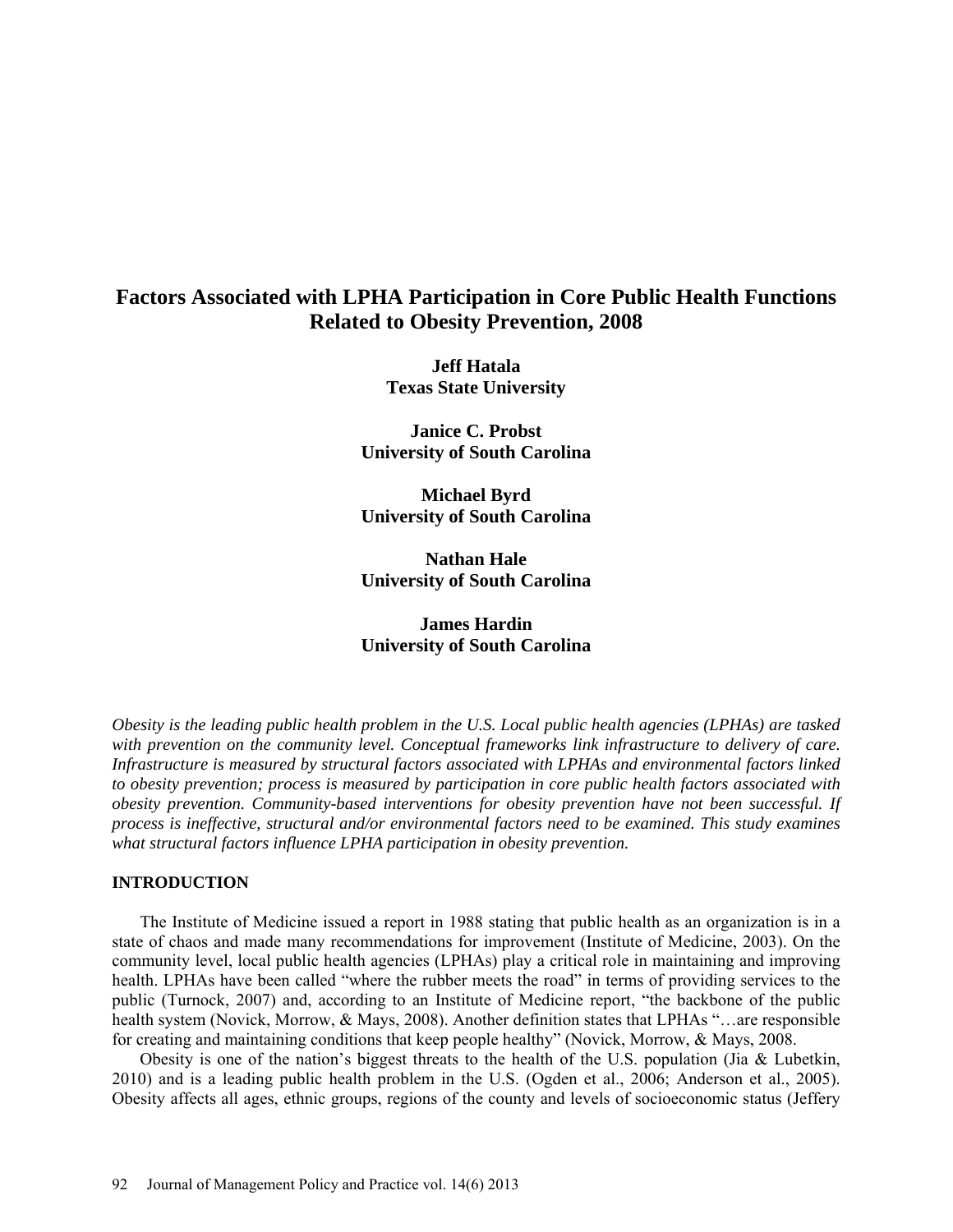& Utter, 2003). Compared to whites, non-Hispanic blacks, Mexican Americans, Native Americans and Puerto Ricans have higher levels of obesity, and Asian Americans exhibit lower levels of obesity (Denney et al., 2004). Rural populations, compared to urban populations, have higher obesity prevalence (Patterson et al., 2004; Jackson et al., 2005). Rates of childhood obesity have doubled or tripled, depending on the age group considered, from the late 1970s to the late 2000s (Ogden et al., 2006; Centers for Disease Control and Prevention [CDC], 2011. In addition, the government pays for approximately 50 percent of the total annual medical expenditures linked to obesity through Medicaid and Medicare beneficiaries (Finklestein, Ruhn, & Kosa, 2005). Based on the magnitude of what the government pays for care for the obese population, it has a vested interest in solving the obesity epidemic.

The relationship between LPHAs and obesity prevention is not well chronicled. Since the 1970s, a number of community-based obesity prevention programs have been developed and implemented, such as the Minnesota Heart Health Program (MHHP), the Pound of Prevention program, and the Stanford Three-Community program. Each of these programs differed in duration and types of informational and/or educational components included. None of the programs had long-term benefit and only MHHP and the Stanford-Three Community program had short-term reduction of specific risk factors with certain populations studied (Jeffery et al., 1995; Schmitz & Jeffery, 2000). These large-scale studies, although significant, did not specify the driver of planning, design or implementation of the programs.

With success of community-based obesity prevention efforts not being realized, evaluation efforts are critical to understanding why. The success of prevention programs relies on the "capacity of a community to engage in prevention efforts (Ataguba & Mooney, 2011). With the government's economic interest in the obesity rates and the health of the population, prevention and control becomes critically important. Current research about obesity prevention programs and interventions focuses on health education and behavior change, but does not include the examination of system in which the problem can be solved (Abrams & Brownell, 2009).

The role of the public health system in combating obesity has recently been published (Zhang et al, 2010; Erwin et al., 2011; Luo et al., 2013; Stanatakis et al., 2012; Pomeranz, 2011; Chen et al., 2012). As obesity is a very serious health problem in the U.S. (Jia & Lubetkin, 2010; Ogden et al., 2006; Anderson et al., 2005), this proposed study will reveal what infrastructural factors influence participation in the 10 essential public health services for obesity prevention and might identify areas where organizational infrastructure and environmental factors support or hinder the delivery of obesity prevention services.

# **METHODS**

An analysis of data from the 2008 National Association of City and County Health Officials (NACCHO) Profile surveys was used to assess the degree to which LPHAs are engaging in each of the 10 essential public health activities with regard to obesity prevention and the extent to which infrastructure is associated with this engagement. The 2008 data set consists of responses about infrastructure, activities and obesity prevention for a large proportion of the 3200 local public health agencies in the U.S. The NACCHO data sets were created from electronic surveys of local public health agencies with consistent follow-up with paper surveys to increase response rate. The 2008 data set was selected based on the questions asked pertaining to specific infrastructure and activities performed, and this data was collected before the significant economic downturn that started in the late 2000s.

## **Conceptual Framework**

Handler, Issel and Turnock created a conceptual framework for measuring the performance of the public health system in 2001 Handler, Issel, & Turnock, 2001) and was later modified by Mays et al in 2009 (Mays et al., 2009). The framework is based on the Donabedian model, which states that effective structure yields effective process, which, in turn, yields positive outcomes (Donabedian, 1988). Although the Donabedian model was designed to assess quality of provider care, the model can apply to other health service providers, including public health agencies. In the Donabedian model, "structure" pertains to the "attributes of the setting in which care occurs (Donabedian, 1988). Rather than structure referring to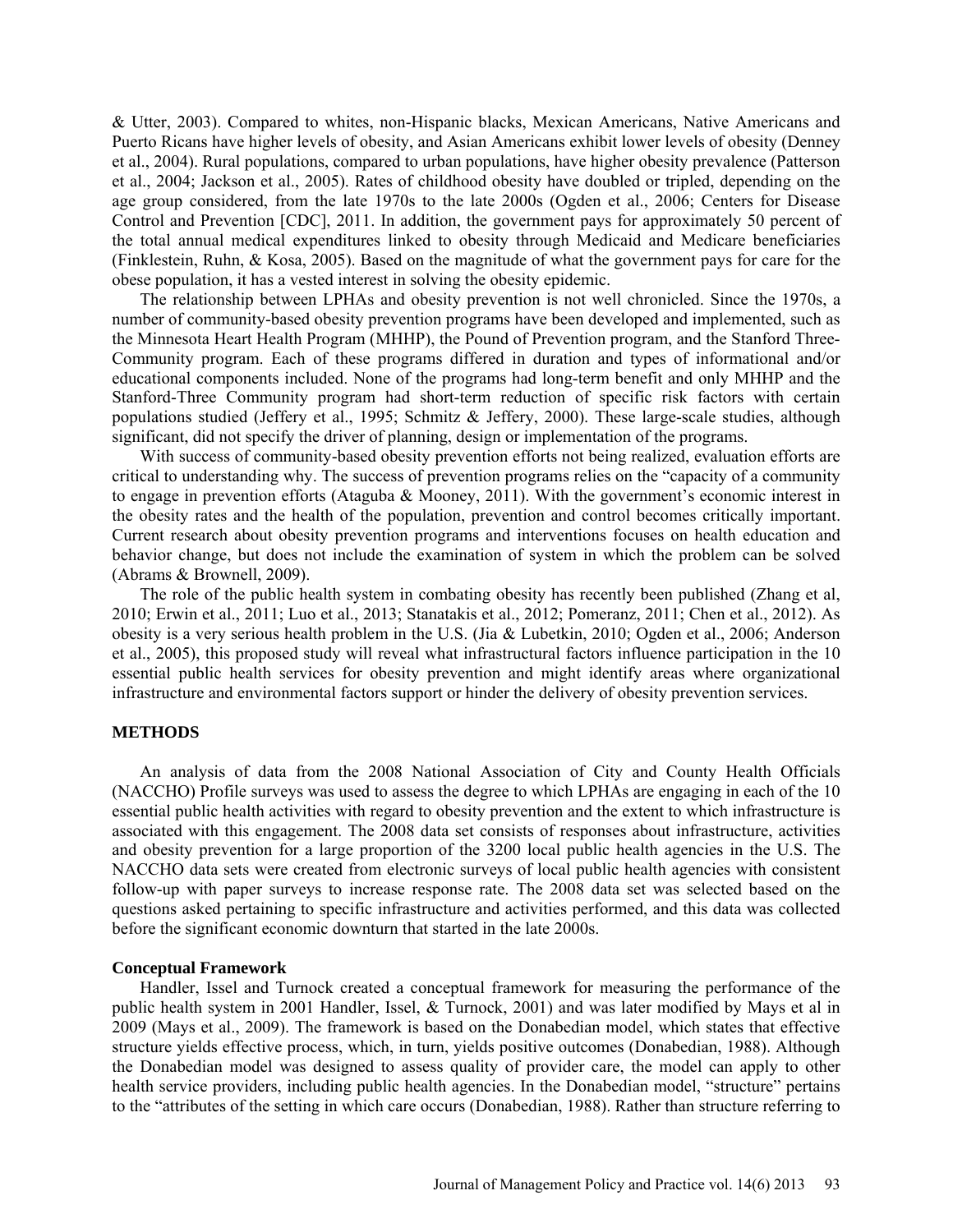such things as facilities, equipment, and finances of a hospital or medical office, structure in a public health setting would include governing body, funding, and workforce (executive and staff) characteristics. Process in the Donabedian model refers to "what is actually done in giving and receiving care" (Donabedian, 1988). In a public health context, process would apply to the specific public health services and how those services are delivered to the public or the community. Such services include obesity and other prevention services, which could be delivered, for example, through partnerships or directly. Outcomes signify the "effects of care on the health status of patients and populations" (Donabedian, 1988). In terms of public health, the definition of outcomes is no different. For the purposes of this study, outcomes are not examined. When applying the Donabedian framework to obesity prevention services as "process," understanding the influence of "structure" on process becomes important as it can show the influence of structural elements have on service delivery.

## **Independent Variables**

Structural elements of LPHAs include jurisdiction boundaries (county, other), jurisdiction size/ population size served, staffing levels, presence of community-based partnerships, funding levels, statutory authority (state, local), governance (governed by local board of health or not), leadership (operationally defined as top agency executive with terminal degree). In addition, the Handler et al and Mays et al. frameworks also show that environmental factors influence the structural factors. Environmental factors pertaining to obesity prevention used in this study include state BMI (body mass index) level and presence of CDC funding designated for obesity prevention. Environmental factors were obtained from the CDC (CDC, 2010).

# **Dependent Variables**

The key variables in this proposed study are the 10 essential public health services performed in relation to obesity prevention in 2008. Data was coded to create dichotomous variables that show the presence of each of the 10 essential public health services for obesity prevention. A list of the 10 essential public health functions is included in Table 1.

In addition, a new variable was created that shows what core public health function --assessment, policy development and assurance – was performed based on the number of related essential public health activities the LPHA reported doing.

Statistical analysis performed included percentages, t test, ANOVA and linear regression as well as tests for model specification issues, such as multicollinearity and heteroscedasticity. No bias issues were revealed pertaining to multicollinearity and heteroscedastcity. All analysis was done using weighted data in SAS 9.3.

# **RESULTS**

# **Frequency of LPHAs Performing Essential Public Health Activities Related to Obesity Prevention**

Table 1 provides descriptive information about the percentage of LPHAs involved in each of the 10 essential public health functions as they relate to obesity programs as reported in 2008. More than two thirds of all responding LPHAs (68.83%) are involved in informing and educating people about obesity. More than half report working in mobilizing community partnerships (50.77%), linking people to needed services/outreach and referral (52.15%) and monitoring health status (50.04%). More than two fifths of LPHAs (41.89%) report diagnosing and investigating obesity-related problems in the community. Just under one-third (32.74%) of LPHAs report being engaged in policy making and planning and assuring staff (32.03%) are competent to provide services. Slightly less than one quarter of LPHAs (23.34%) are evaluating program effectiveness. Less than one fifth of LPHAs are involved in research pertaining to obesity programs (13.64%) and only a small percentage of LPHAs are enforcing laws related to obesity (3.75%). Nearly one-fifth (18.91%) of LPHAs report there is no activity in obesity prevention.

Variables were then collapsed to reflect LPHA involvement in the core essential public health functions of assessment, policy development and assurance related to obesity prevention. Assessment is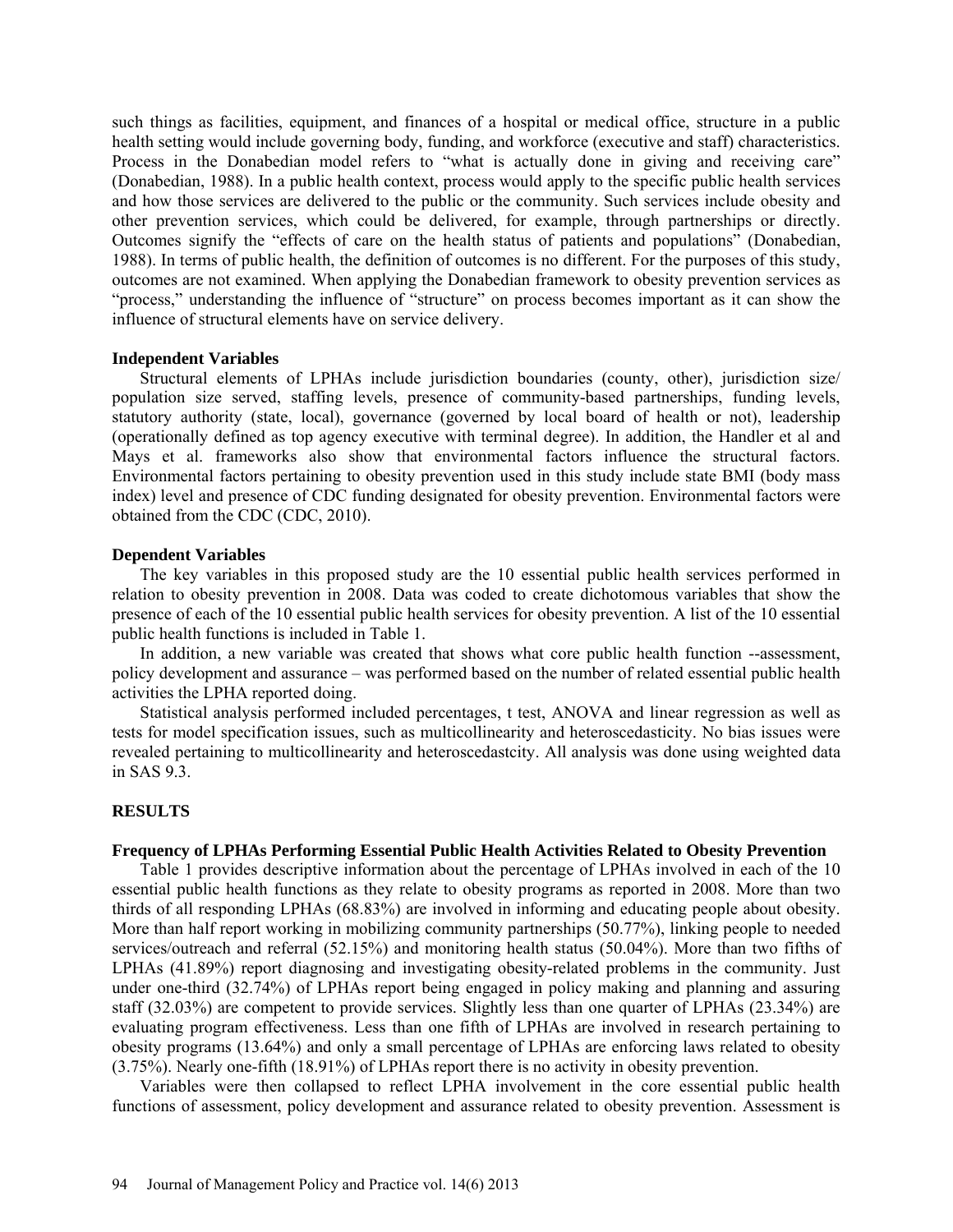comprised of essential public health activity 1 (monitoring health problems) and 2 (diagnosing and investigating health problems. Policy development is based on essential public health functions 3 through 5 (informing, educating and empowering people; mobilizing community partnerships and developing policies and plans). Assurance includes essential public health functions 6 through 9 (enforcing laws and regulations, linking people to needed personal health services, assuring a competent workforce, evaluating effectiveness). Research, essential public health function 10, can occur in any of the essential public health functions. Without ability to link this essential public health function to a specific core activity in the data set, this variable was not included in the categorization and subsequent analysis.

Table 2 shows the percentage of LPHAs who participate in each core public health function as related to obesity prevention.

# **Bivariate Analysis Showing Factors Influencing Level of Participation in Assessment Activities Performed by LPHAs for Obesity Programs**

Bivariate analysis was performed to provide more detail about the extent of the relationship between LPHA infrastructure and environmental factors and level of participation in core public health activities pertaining to obesity prevention. Tables 3-5 provide the results of bivariate analysis that shows level of involvement by each LPHA characteristic. Bivariate analysis was performed using t tests and ANOVA, depending on the number of levels of the independent variable of concern.

#### *Assessment*

Staffing levels, presence of partnerships with community-based organizations, staffing levels and state BMI levels were associated with level of participation in assessment-related activities pertaining to obesity prevention. There were positive associations between levels of involvement in assessment activities and staffing levels, presence of partnerships with community-based organizations, funding levels, and state BMI levels.

From using the mean square, there was a significant difference in participation in assessment activities between LPHAs with staffing levels of less than 6.5 FTE and LPHAs with staffing levels with more than 47 FTE. There was no significant difference between LPHAs that have staffing levels of 6.5 and 16.5 FTE and LPHAs with staffing levels greater than 47 FTE. Also, there was no significant difference between LPHAs that have staffing levels between 16.5 and 47 FTE and LPHAs with staffing levels greater than 47 FTE.

There was also a significant difference (data not shown) in participation in assessment activities between LPHAs with staffing levels of less than 6.5 FTE and LPHAs that have between 16.5 and 47 FTE. Also, there was a significant difference in involvement in assessment activities between LPHAs with less than 6.5 FTE and LPHAs that have between 6.5 and 16.5 FTE. Comparing LPHAs with staff levels between 6.5 and 16.5 FTE, there was no significant difference with LPHAs with either of the larger categories of FTE ranges.

There was a significant difference in participation in assessment activities based on state BMI rate. Participation in assessment-related activities related to obesity prevention increases as state BMI levels increase from normal weight to overweight and from normal weight to obese. There was no significant different in participation in assessment activities between LPHAs with state BMI rate in the overweight category and the obese category.

Participation in assessment-related activities increases as funding levels increase from less than \$500,000 annually to amounts greater than \$2.5 million. Participation in assessment-related activities increases as funding levels increase from less than \$500,000 annually to amounts between \$500,000 and \$2.5 million. There was no significant difference in participation in assessment activities between LPHAs with funding levels between 500,000 and 2.5 million and LPHAs with funding levels greater than 2.5 million (data not shown).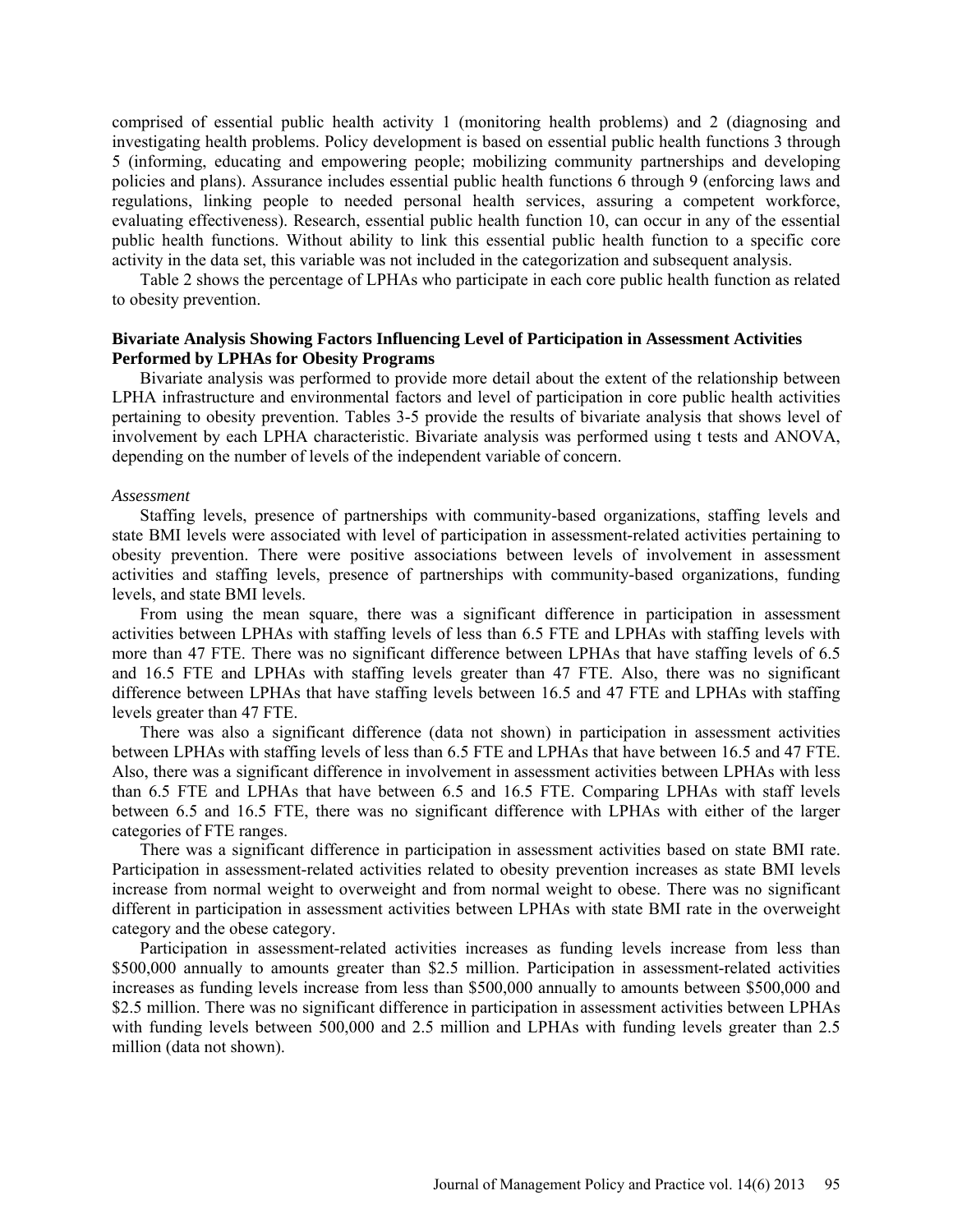#### *Policy Development*

Population size served, staffing levels, presence of partnerships with community-based organizations, staffing levels and state BMI level are associated with participation in policy development activities pertaining to obesity prevention. There were positive associations between levels of involvement in policy development activities and jurisdiction size, staffing levels, presence of partnerships with communitybased organizations, funding levels, and state BMI levels.

From using the mean square, participation in policy development activities related to obesity prevention was statistically higher in LPHAs serving more than 250,000 people than in LPHAs serving less than 50,000 people and LPHAs serving between 50,000 and 250,000 people. Also (data not shown), there was a difference in involvement in policy development activities between LPHAs serving between 50,000 and 250,000 people and LPHAs serving more than 250,000 people.

Comparing to staffing levels of more than 47 FTE, there were significant differences in participation in policy development activities related to obesity prevention between every level of staffing.

There were also (data now shown) significant differences in involvement in policy development activities between LPHAs with less than 6.5 FTE and LPHAs with 6.5 to 16.5 FTE, between 6.5 and 16.5 FTE and 16.5 and 47.5 FTE. There were no significant differences between LPHAs with 16.5 to 47 FTE and FTE with more than 47 FTE.

Participation in policy development-related activities related to obesity prevention increase as state BMI levels move from normal weight to overweight, but there was no change in involvement in policy development activities as state BMI levels move from overweight to obese.

There were significant differences in involvement in policy-making activities related to obesity prevention based on funding levels. Compared to the annual funding levels less than \$500,000, LPHAs with funding levels between \$500,000 and \$2.5 million have greater participation in policy development, as does LPHAs with more than \$2.5 million in annual funding. Further analysis (data not shown) revealed that involvement in policy development-related activities increases as funding increases; there were significant differences between each individual level.

#### *Assurance*

The bivariate analysis pertaining to the core public health function of assurance reveals that staffing levels, presence of partnerships with community-based organizations, and funding levels were associated with participation in assurance-related activities pertaining to obesity prevention.

Compared to LPHAs with more than 47 FTE, there were significant differences in participation in assurance activities for LPHAs with fewer than 6.5 FTE and for LPHAs with between 16.5 and 47 FTE. There was no significant difference in participation in assurance activities between LPHAs with more than 47 FTE and LPHAs with 6.5 to 16.5 FTE.

Additionally (data not shown), there were significant differences in involvement in assurance activities between LPHAs with fewer than 6.5 FTE and LPHAs with 6.5 to 16.5 FTE. There were also significant differences in participation in assurance activities between LPHAs with fewer than 6.5 FTE and LPHAs with 16.5 to 47 FTE. There was no significant difference in involvement between LPHAs with 6.5 and 16.5 FTE and LPHAs with 16.5 to 47 FTE.

Compared to LPHAs with less than \$500,000 in annual funding, there was no significant difference in involvement in assurance activities for LPHAs with funding levels between \$500,000 and \$2.5 million. However, there was a significant difference in involvement in assurance activities between LPHAs with less than \$500,000 in annual funding and LPHAs with more than \$2.5 million in annual funding.

Regarding state BMI levels, compared to LPHAs in states with an average BMI of 30 or greater, there were no significant differences in involvement in assurance activities with LPHAs in states with a normal BMI rate (less than 25) and in states with an overweight BMI rate (between 25 and less than 30).

There were significant differences in participation in assurance activities between LPHAs with less than \$500,000 in annual funding and LPHAs with more than \$2.5 million in annual funding.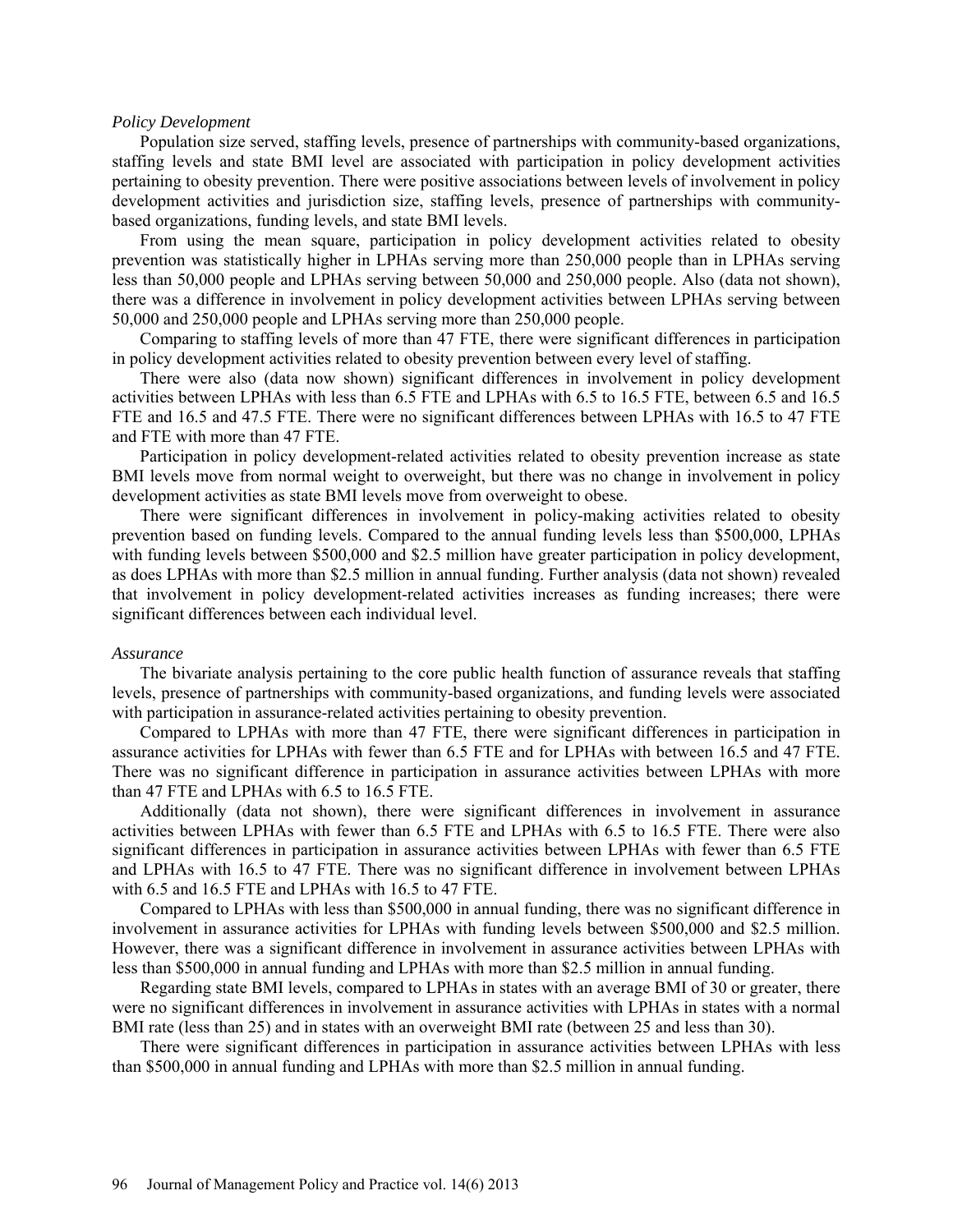# **Infrastructure and Environmental Factors Associated with LPHA Involvement in Core Public Health Functions Pertaining to Obesity Prevention, 2008**

Tables 6-8 shows the structural and environmental factors associated with LPHA participation in each core public health functions related to obesity prevention.

### *Assessment*

Staffing levels was the only significant factor influencing LPHA participation in assessment activities related to obesity prevention, and there was a positive association between the two. Presence of partnerships with community-based organizations and state BMI level approached statistical significance.

### *Policy Development*

Staffing levels and presence of a partnership with a community-based organization are positively associated with LPHA participation in policy development activities related to obesity prevention.

#### *Assurance*

No structural or environmental factors in the analysis were found to be significantly related to level of assurance activities.

### **DISCUSSION**

The discussion is divided into three sections: 1) discussion of overall findings, 2) discussion of the proportion of LPHAs engaged in essential public health services related to obesity prevention, and 3) discussion of the factors associated with LPHA participation in core public health functions related to obesity prevention

### **Overall Findings**

The results shown thus far speak to the effect that a single dimension of the Mays et al. and Handler et al. conceptual frameworks has on the strategic decision to participate in the core public health functions related to obesity prevention. Governmental public health agency characteristics play a small role in involvement in core public health functions. The addition of obesity-related environmental factors – state BMI level and presence of CDC funding allocated to states for obesity prevention – also play a small role in participation in the core public health functions. Presence of CDC funding does not play such a role.

## **Proportion of LPHAs Engaged in Essential Public Health Services Related to Obesity Prevention**

Also, as seen in Table 1, only four essential public health activities (monitoring health status, informing and educating about health issues, mobilizing community partnerships, and linking people to needed personal health services) are performed by more than half of LPHAs, and no essential public health function is performed by more than 75 percent of LPHAs. With the results of this study showing that characteristics of LPHAs have little influence on participation in core public health functions related to obesity prevention, then there must be other factors that are influencing at involvement in obesity prevention at the community level. Based on the Mays et al. and Handler et al. conceptual models, it would be logical to hypothesize that the community partners are providing greater support to prevent obesity than are LPHAs.

## **Factors Associated with Core Public Health Functions Related to Obesity Prevention**

From examining the results of the regression model with the results of the bivariate analysis, staffing level is the only significant variable associated with participation in assessment and policy development activities. The significance of staffing levels speaks to the importance of the role of people in battling obesity. LPHA staff size is meager compared to other organizations with a similar range of activities (Novick, Morrow, & Mays, 2008). Having the staff to deliver assessment and policy development activities, holding all other variables constant, plays a key role. As stated earlier, people/staff perform the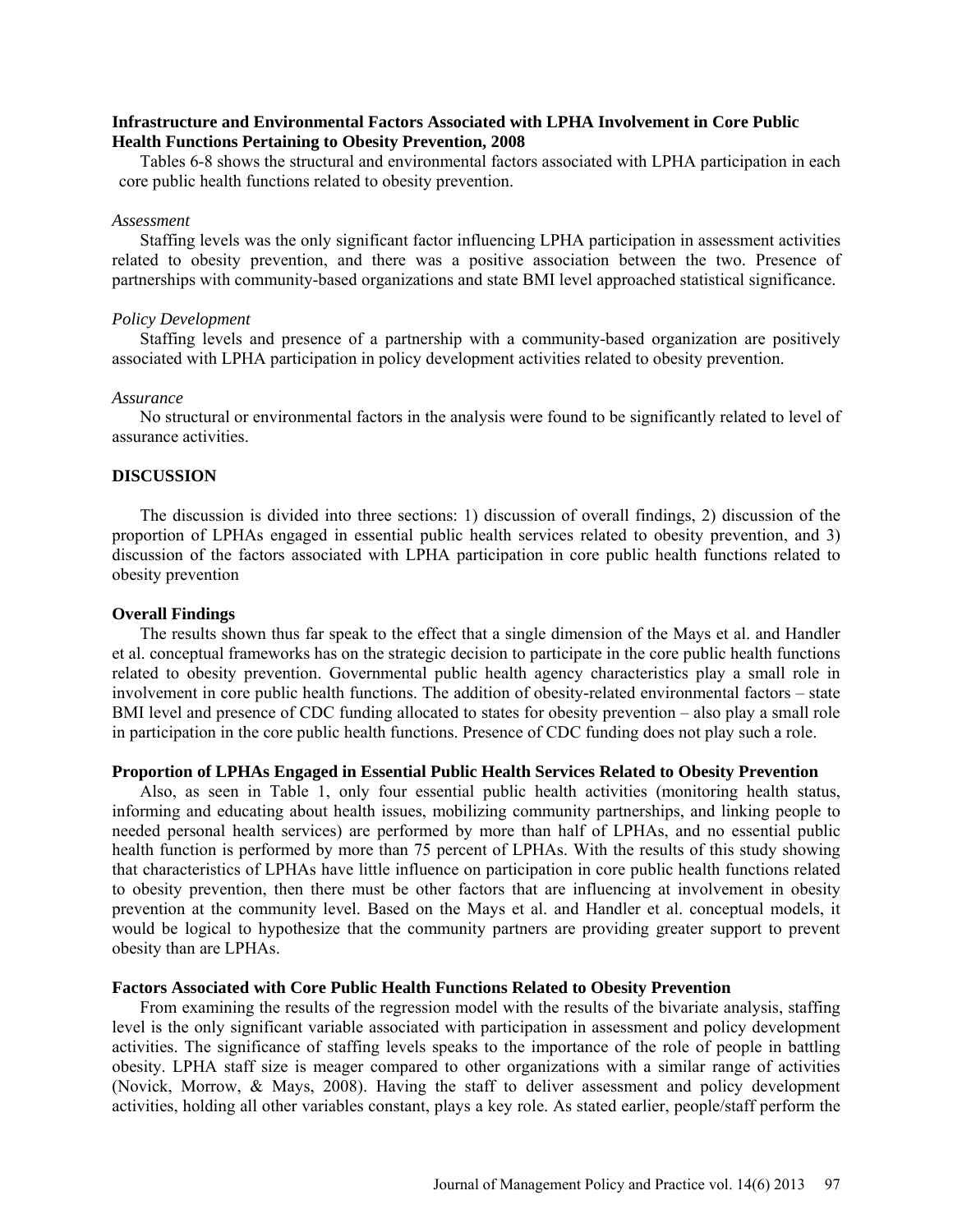actual delivery of the intervention. People/staff also educate the public about health issues, create and maintain partnerships, and develop policies and plans to support health efforts. The positive association between staffing levels and the core functions of assessment and policy development shows that the more people, the more participation in those activities. As funding was not significant, this finding suggests that staff used in obesity prevention activities may be funded to perform different work, but are doing obesity prevention in addition to their main job. Staff doing such work may be working with community-based partnerships to implement obesity prevention.

No structural or environmental factors studied are associated with LPHA participation in assurance. This finding suggests, based on the conceptual model of the public health system, that the role of governmental public health agency does not play a significant role in the strategic decisions made and that the factors associated with participation in assurance activities comes from macro factors outside of LPHA characteristics and/or from the population and environment. This study examined two population and environmental factors – state BMI level and presence of CDC funding designated to states for use for obesity prevention – and neither factor was found significant. State BMI level only showed influence in the bivariate model.

Presence of community-based partnerships was only significant in the model pertaining to policy development activities related to obesity prevention, holding all else constant. The Institute of Medicine states that the magnitude of the obesity problem in the U.S. is bigger than what government public health agencies can handle and recommends that public health engage in partnerships (Institute of Medicine, 2003). The results of this study show that presence of community-based partnerships is associated with assessment activities related to obesity prevention in the bivariate model and with policy development activities in the bivariate and full models. In short, taking other variables into account, presence of community-based partnership is an important factor linked to participation in policy development and that community-based partnerships increase, so does participation in policy development activities. There is no such increase with assessment and assurance activities related to obesity prevention.

Participation in obesity prevention at the local level is certainly important, but challenging in light of competing priorities and diminishing revenues. With LPHAs being all things prevention to all people, securing community-based resources specializing in obesity prevention-related activities may be part of the most pragmatic and sustainable way to solve the obesity problem in the U.S.

#### **Limitations**

This study has a number of limitations. The 2008 NACCHO profile survey has not been tested for validity and reliability. Questions in the survey have weak face validity as wording used is subject to interpretation. For example, questions in the survey that pertain to obesity are not specific to either adult obesity, childhood obesity or both. In this study, obesity is assumed to pertain to adult only.

Proxy variables were created for some of the variables in the conceptual framework; use of different proxies could yield different results. For example, the presence of a terminal degree held by the agency's top executive was used as a proxy for leadership. In addition, results may differ based on variables used. For example, there are other ways that partnerships with community-based organizations could have been analyzed; use of other variables also could yield different results. The percentage of federal funding above the national average received by LPHAs was used to represent funding mix in the conceptual framework; better proxy variables could be used and, thus, could have different results.

#### **Conclusion**

This study examined the relationship between various structural and environmental factors of LPHAs and participation in essential and core public health functions related to obesity prevention. The results showed that only a few factors within the conceptual frameworks developed by Mays et al. and Handler et al. have a significant influence on LPHA participation in obesity prevention.

The Institute of Medicine states that the most promising course for obesity prevention is populationbased and multi-level, addresses environmental and policy change, and requires the assistance of multiple sources (Kumanyika et al & Institute of Medicine (U.S.), 2010). Thomas Freiden makes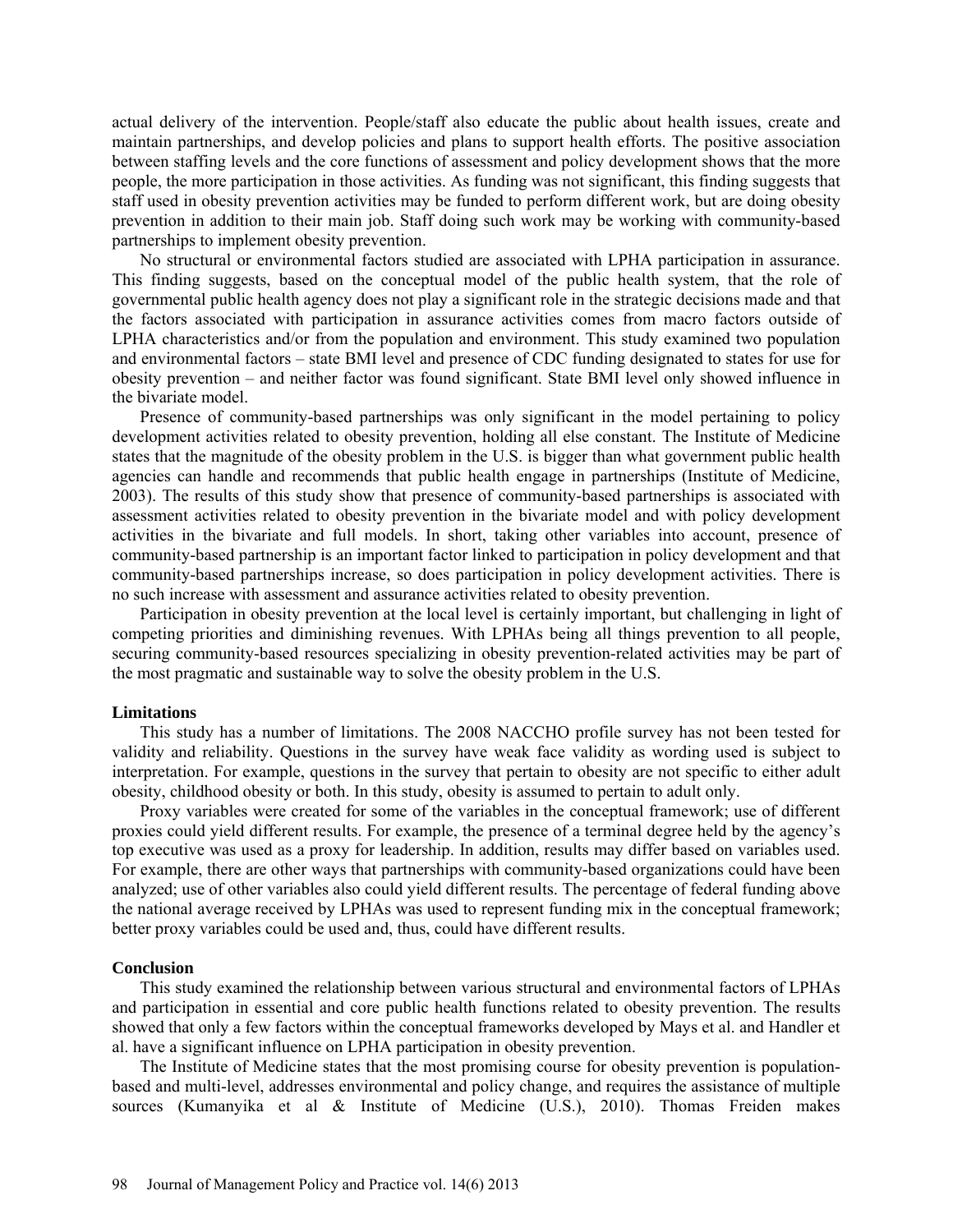recommendations similar to the Institute of Medicine's course of action (Frieden, 2010). As IOM and Frieden recommendations were published after 2008, future research needs to determine if LPHAs are adhering to these important recommendations.

Future research needs to examine these significant variables, particularly community-based partnerships, in more depth. Although this study shows an association between presence of communitybased partnerships and policy development, the extent, nature, role, and effectiveness of the partnership in combating obesity prevention on the community level are not known.

In addition, future research should also involve understanding what activities are being performed within key essential public health functions and identify what factors influence the participation in key essential public health functions related to obesity prevention.

Of additional interest related to this study includes analysis pertaining to differences between rural and urban LPHAs as well as differences between LPHAs in the 16 Southern Obesity states and those LPHAs not in the 16 Southern Obesity states. As the obesity prevention problem continues to worsen, and while the community-based partnerships used in obesity prevention are not well understood, additional research is needed to understand the strength, roles and responsibilities, successes and obstacles faced by the LPHA/community-based organization partnership, especially in light of the strong IOM recommendation given to community-based partnerships. Understanding what may make partnerships successful could help create an obesity prevention model for LPHAs.

# **REFERENCES**

Anderson, L. H., Martinson, B. C., Crain, L., Pronk, N. P., Whitebird, R. R., Fine, L. J., & O'Connor, P.J. (2005). Health Care Charges Associated with Physical Inactivity, Overweight and Obesity. *Preventing Chronic Disease,* 2(4), 1-12.

Ataguba, J. E., & Mooney, G. (2011). Building on 'the Concept of Prevention: a Good Idea Gone Astray?'" *Journal of Epidemiology and Community Health,* 65, 116–118.

Brownell, K. (Host). (2009, September 9). *The Rudd Report: Changing Systems to Improve Health*. Retrieved from [http://www.yaleruddcenter.org/podcasts.aspx.](http://www.yaleruddcenter.org/podcasts.aspx)

Centers for Disease Control and Prevention (CDC). (2011). Childhood Overweight and Obesity. *Overweight and Obesity*. Retrieved from [http://www.cdc.gov/obesity/childhood/index.html.](http://www.cdc.gov/obesity/childhood/index.html)

CDC. (2010). U.S. Obesity Trends. *Overweight and Obesity 2010*. Retrieved from <http://www.cdc.gov/obesity/data/trends.html> and <http://www.cdc.gov/obesity/stateprograms/fundedstates.html>

Chen, Z., Roy, K., & Gotway Crawford, C. A., (2012). Obesity Prevention: The Impact of Local Health Departments. *Health Services Research,* 1-25.

Denney, J., Krueger, P. M., Rogers, R. G., & Boardman, J. D. (2004). Race/Ethnic and Sex Differentials in Body Mass Among US Adults. *Ethnicity and Disease,* 14, 389–398.

Donabedian, A. (1988). The Quality of Care. How Can It Be Assessed? *Journal of the American Medical Association,* 260(12) 1743–1748.

Erwin, P. C., Greene, S., Mays, G., Ricketts, T., & Davis, M. V. (2011). The Association of Changes in Local Health Department Resources with Changes in State-Level Health Outcomes. *American Journal of Public Health,* 101(4), 609–615.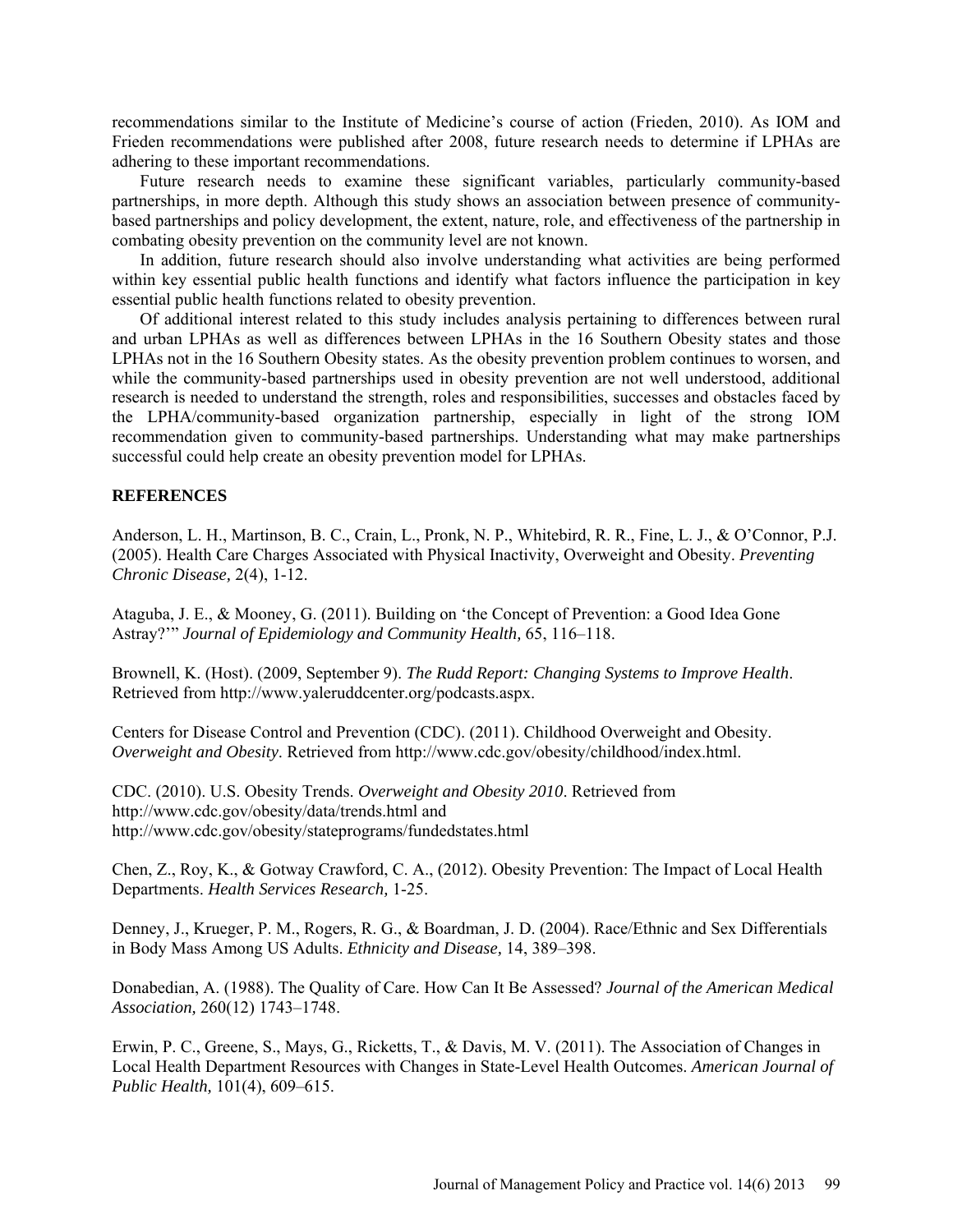Finkelstein, E. A., Ruhm, C. J., & Kosa, K. M. (2005). Economic Causes and Consequences of Obesity. *Annual Review of Public Health,* 26, 239–257.

Frieden, T. R. (2010). A Framework for Public Health Action: The Health Impact Pyramid. *American Journal of Public Health,* 100(4), 590–595.

Handler, A., Issel, M., & Turnock, B. (2001). A Conceptual Framework to Measure Performance of the Public Health System. *American Journal of Public Health,* 91, 1235–1239.

Institute of Medicine. (2003). *The Future of the Public's Health in the 21st Century*. Washington, D.C.: National Academies Press.

Jackson, J. E., Doescher, M.P., Jerant, A. F., & Hart, L. G. (2005). A National Study of Obesity Prevalence and Trends by Type of Rural County. *Journal of Rural Health,* 21(2), 140–148.

Jeffery, R. W., Gray, C. W., French, S. A., Hellerstedt, W. L., Murray, D., Luepker, R. V., & Blackburn, H. (1995). Evaluation of Weight Reduction in a Community Intervention for Cardiovascular Disease Risk: Changes in Body Mass Index in the Minnesota Heart Health Program. *International Journal of Obesity,* 19: 30–39.

Jeffery, R.W., & Utter, J. (2003). The Changing Environment and Population. Obesity in the United States. *Obesity Research,* 11, 12S–22S.

Jia, H., & Lubetkin, E. I. (2010). Trends in Quality-Adjusted Life-Years Lost Contributed by Smoking and Obesity. *American Journal of Preventive Medicine,* 38(2), 138–144. doi:10.1016/j.amepre.2009.09.043

Kumanyika, S. K., Parker, L., Sim. L. J., & Institute of Medicine (U.S.). (2010). *Bridging the Evidence Gap in Obesity Prevention : a Framework to Inform Decision Making*. Washington, D.C.: National Academies Press.

Luo, H., Sotnikov, S., Shah, G., Galuska, D. A., & Zhang, X. (2013). Variation in Delivery of the 10 Essential Public Health Services by Local Health Departments for Obesity Control in 2005 and 2008. *Journal of Public Health Management and Practice,* 19(1), 53-61.

Mays, G. P., Smith, S.A., Ingram, R.C., Racster, L. J., Lamberth, C. D., & Lovely, E.S. (2009). Public Health Delivery Systems. *American Journal of Preventive Medicine,* 36(3), 256–265. doi:10.1016/j.amepre.2008.11.008

Novick, L. F., Morrow, C. B., & Mays, G. P. (2008). *Public Health Administration: Principles for Population-Based Management. 2nd ed.* Sudbury, MA: Jones and Bartlett Publishers.

Ogden, C. L., Carroll, M. D., Curtin, L. R., McDowell, M. A., Tabak, C. J., & Flegal, K. M. (2006). Prevalence of Overweight and Obesity in the United States, 1999-2004. *Journal of the American Medical Association,* 295(13), 1549–1555. doi:10.1001/jama.295.13.1549

Patterson, P.D., Moore, C. G., Probst, J.C., & Shinogle, J.A. (2004). Obesity and Physical Activity in Rural America. *Journal of Rural Health,* 20(2), 151–159.

Pomeranz, J. L. (2011). The Unique Authority of State and Local Health Departments to Address Obesity. *American Journal of Public Health,* 101(7), 1192-1197.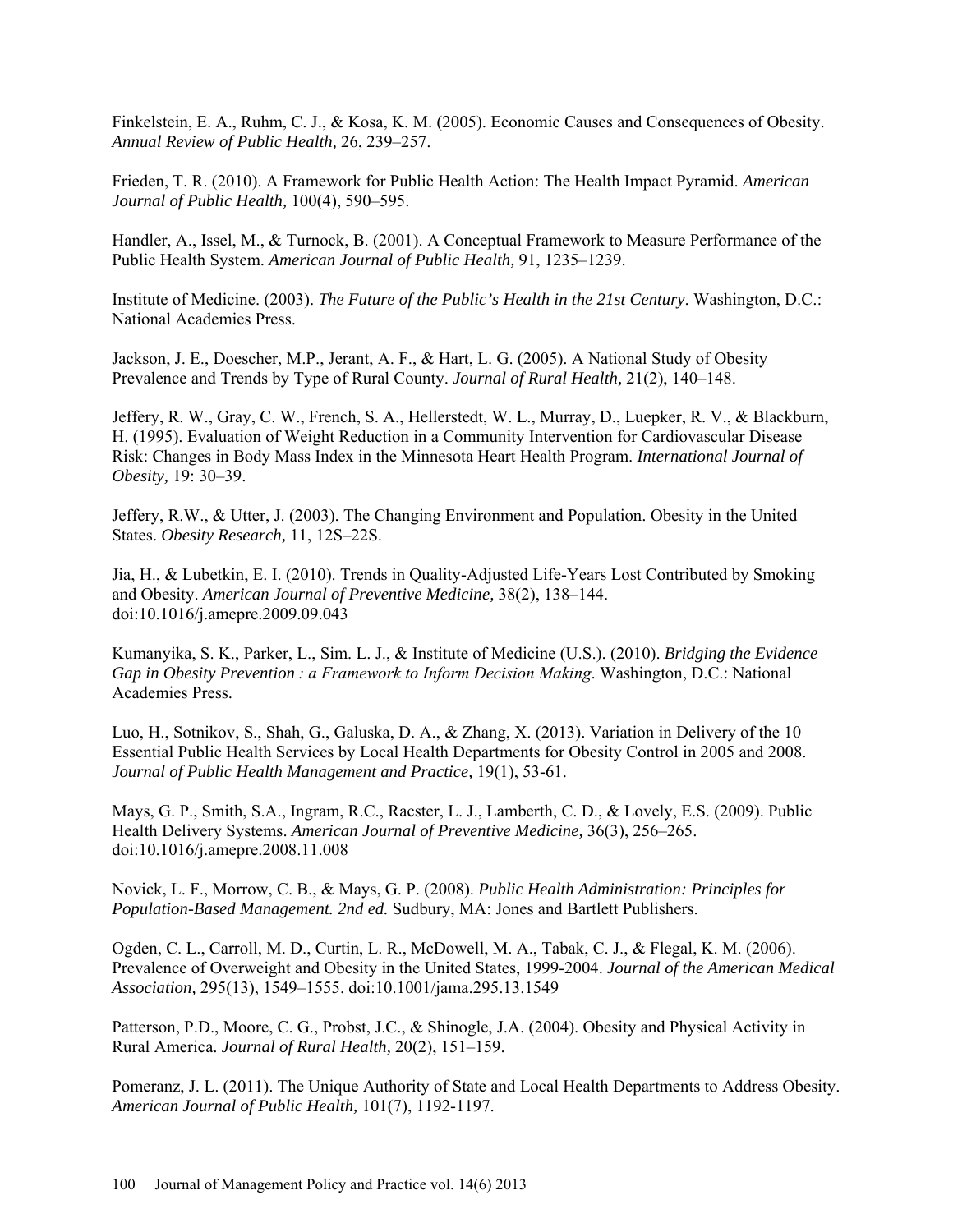Schmitz, M. K., & Jeffery, R.W. (2000). Public Health Interventions for the Prevention and Treatment of Obesity. *Obesity,* 84(2), 491–512.

Stamatakis, K. A., Leatherdale, S. T., Marx, C. M., Yan, Y., Colditz, G. A., & Brownson, R. C. (2012). Where is Obesity Prevention on the Map?: Distribution and Predictors of the Local Health Department Prevention Activities in Relation to County-Level Obesity Prevalence in the United States. *Journal of Public Health Management and Practice*, 18(5), 402-411. doi: 10.1097/PHH.0b013e318221718c

Turnock, B. J. (2007). *Essentials of Public Health. Vol. 2.* Sudbury, MA: Jones and Bartlett Publishers.

Zhang, X., Luo, H., Gregg, E.W., [Mukhtar, Q.](http://www.ncbi.nlm.nih.gov/pubmed?term=Mukhtar%20Q%5BAuthor%5D&cauthor=true&cauthor_uid=20558810), [Rivera, M.](http://www.ncbi.nlm.nih.gov/pubmed?term=Rivera%20M%5BAuthor%5D&cauthor=true&cauthor_uid=20558810), [Barker, L.](http://www.ncbi.nlm.nih.gov/pubmed?term=Barker%20L%5BAuthor%5D&cauthor=true&cauthor_uid=20558810), [& Albright, A.](http://www.ncbi.nlm.nih.gov/pubmed?term=Albright%20A%5BAuthor%5D&cauthor=true&cauthor_uid=20558810) (2010). Obesity Prevention and Diabetes Screening at Local Health Departments. *American Journal of Public Health*, 100(8), 1434-1441. doi: 10.2105/AJPH.2009

|    | Table 1 - Proportion of LPHAs performing 10 essential public health activities -- obesity programs (2008)<br>$n = 386$   |          |
|----|--------------------------------------------------------------------------------------------------------------------------|----------|
|    | <b>10 Essential Public Health Service</b>                                                                                | $(\%)^*$ |
| 1. | Monitor health status to identify and solve community health problems.                                                   | 50.04    |
| 2. | Diagnose and investigate health problems and hazards in the community.                                                   | 41.89    |
| 3. | Inform, educate, and empower people about health issues.                                                                 | 68.83    |
| 4. | Mobilize community partnerships and action to identify and solve health<br>problems.                                     | 50.77    |
|    | 5. Develop policies and plans that support individual and community health<br>efforts.                                   | 32.74    |
| 6. | Enforce laws and regulations that protect health and ensure safety.                                                      | 3.75     |
|    | 7. Link people to needed personal health services and assure the provision of<br>health care when otherwise unavailable. | 52.15    |
| 8. | Assure competent public and personal health care workforce.                                                              | 32.03    |
| 9. | Evaluate effectiveness, accessibility, and quality of personal and population-<br>based health services.                 | 23.34    |
|    | 10. Research for new insights and innovative solutions to health problems.                                               | 13.64    |
| NA |                                                                                                                          | 18.91    |

# **APPENDIX OF TABLES**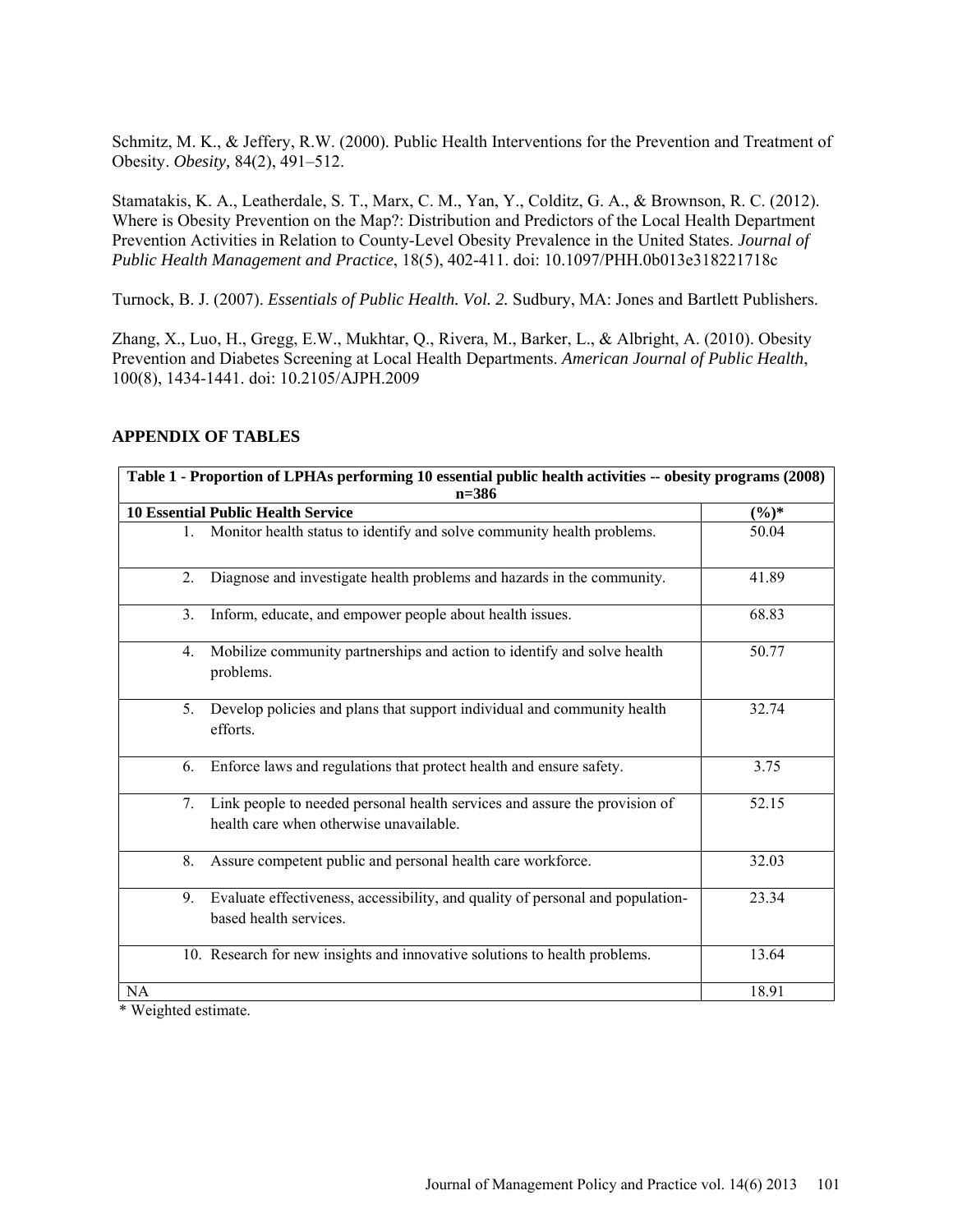| Table 2 - Proportion of LPHAs performing core public health activities -- obesity programs (2008) n=386 |       |  |
|---------------------------------------------------------------------------------------------------------|-------|--|
| <b>Core Public Health Service</b>                                                                       | (%)*  |  |
| Assessment                                                                                              | 57.89 |  |
| Policy development                                                                                      | 73.39 |  |
| Assurance                                                                                               | 60.72 |  |

\* Weighted estimate.

| Table 3-Factors Influencing Participation in Assessment Activities Performed by LPHAs for<br><b>Obesity Programs, 2008</b> |                                        |            |  |
|----------------------------------------------------------------------------------------------------------------------------|----------------------------------------|------------|--|
| <b>Variable</b>                                                                                                            | <b>Assessment</b><br><b>Mean Score</b> | p value*   |  |
| Overall Adjusted Average                                                                                                   | .46                                    |            |  |
| Jurisdiction boundaries                                                                                                    |                                        |            |  |
| County                                                                                                                     | .96                                    | Ref        |  |
| Other                                                                                                                      | .86                                    | 2944       |  |
| Jurisdiction size                                                                                                          |                                        |            |  |
| < 50,000                                                                                                                   | .84                                    | .0591      |  |
| $50,000 - 250,000$                                                                                                         | 1.02                                   | .5637      |  |
| 250,000+                                                                                                                   | 1.09                                   | Ref        |  |
| Staffing levels (in terms of full-time equivalents [FTE]**                                                                 |                                        |            |  |
| $\leq 6.5$                                                                                                                 | .52                                    | $-.0001$   |  |
| $6.5 - 16.5$                                                                                                               | 1.02                                   | .4300      |  |
| $16.5 - 47$                                                                                                                | 1.13                                   | .9619      |  |
| $47+$                                                                                                                      | 1.12                                   | Ref        |  |
| Community-based Organizations (CBOs)**                                                                                     |                                        |            |  |
| Presence of partnerships with CBOs                                                                                         | .97                                    | $-.0001$   |  |
| No presence of partnerships with CBOs                                                                                      | $\overline{.32}$                       | Ref        |  |
| Funding levels**                                                                                                           |                                        |            |  |
| < 500,000                                                                                                                  | .62                                    | $-.0001$   |  |
| 500,000 -- 2.5 million                                                                                                     | 1.05                                   | .0001      |  |
| $2.5$ million+                                                                                                             | 1.10                                   | <b>Ref</b> |  |
| Funding mix (federal in relation to ntl ave.)                                                                              |                                        |            |  |
| Funding level > national average                                                                                           | 1.12                                   | .1510      |  |
| Funding level < national average                                                                                           | .96                                    | Ref        |  |
| Statutory authority                                                                                                        |                                        |            |  |
| State control                                                                                                              | .92                                    | .9720      |  |
| Local control                                                                                                              | .92                                    | Ref        |  |
| Governing structure                                                                                                        |                                        |            |  |
| Presence of local board of health                                                                                          | .92                                    | .8323      |  |
| No local board of health                                                                                                   | .89                                    | Ref        |  |
| Leadership                                                                                                                 |                                        |            |  |
| Top LPHA executive earned terminal degree                                                                                  | .79                                    | .0872      |  |
| Top LPHA executive does not possess terminal degree                                                                        | 95                                     | Ref        |  |
| State BMI level**                                                                                                          |                                        |            |  |
| $\overline{\langle 25}$                                                                                                    | .58                                    | .0123      |  |
| 25-29                                                                                                                      | 1.03                                   | .5569      |  |
| $30+$                                                                                                                      | .96                                    | Ref        |  |
| <b>CDC</b> Funds                                                                                                           |                                        |            |  |
| State received funding designated for obesity prevention                                                                   | .92                                    | .9494      |  |
| State did not receive funding designated for ob. prevention                                                                | .92                                    | Ref        |  |

\*Bolded p values levels indicate statistical significance between identified level and referent level.

\*\* Indicate variables that are statistically significant.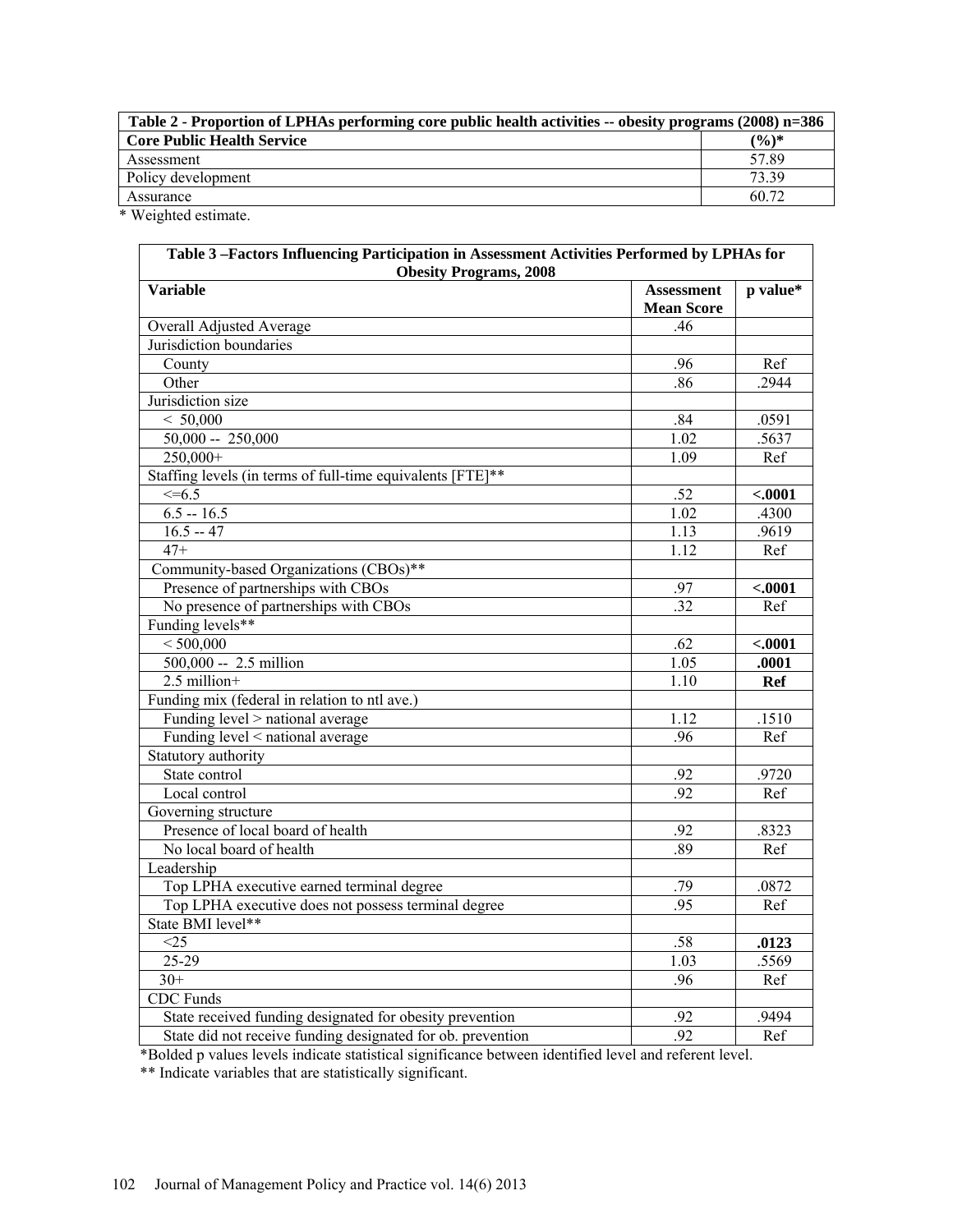| for Obesity Programs, 2008                               |                                         |          |  |
|----------------------------------------------------------|-----------------------------------------|----------|--|
| <b>Variable</b>                                          | <b>Policy Dev.</b><br><b>Mean Score</b> | p value* |  |
| Overall Adjusted Average                                 | .41                                     |          |  |
| Jurisdiction boundaries                                  |                                         |          |  |
| County                                                   | 1.27                                    | Ref      |  |
| Other                                                    | 1.21                                    | .5162    |  |
| Jurisdiction size**                                      |                                         |          |  |
| < 50,000                                                 | 1.10                                    | < .0001  |  |
| $50,000 - 250,000$                                       | $\overline{1.41}$                       | $-.0148$ |  |
| $250,000+$                                               | 1.66                                    | ref      |  |
| Staffing levels**                                        |                                         |          |  |
| $\leq=6.5$                                               | .82                                     | $-.0001$ |  |
| $6.5 - 16.5$                                             | 1.29                                    | .0107    |  |
| $16.5 - 47$                                              | 1.38                                    | .0475    |  |
| $47+$                                                    | 1.59                                    | ref      |  |
| Community-based Organizations (CBOs)**                   |                                         |          |  |
| Presence of partnerships with CBOs                       | 1.30                                    | .0001    |  |
| No presence of partnerships with CBOs                    | .62                                     | Ref      |  |
| Funding levels**                                         |                                         |          |  |
| < 500,000                                                | 1.01                                    | Ref      |  |
| $500,000 - 2.5$ million                                  | 1.28                                    | .0387    |  |
| $2.5$ million+                                           | 1.52                                    | $-.0001$ |  |
| Funding mix (federal in relation to ntl ave.)            |                                         |          |  |
| Funding level > national average                         | 1.45                                    | .1743    |  |
| Funding level < national average                         | 1.30                                    | Ref      |  |
| Statutory authority                                      |                                         |          |  |
| State control                                            | 1.21                                    | .1149    |  |
| Local control                                            | 1.30                                    | Ref      |  |
| Governing structure                                      |                                         |          |  |
| Presence of local board of health                        | 1.19                                    | .0926    |  |
| No local board of health                                 | 1.38                                    | Ref      |  |
| Leadership                                               |                                         |          |  |
| Top LPHA executive earned terminal degree                | 1.21                                    | .7120    |  |
| Top LPHA executive does not possess terminal degree      | 1.25                                    | Ref      |  |
| State BMI level**                                        |                                         |          |  |
| <25                                                      | 1.00                                    | .0600    |  |
| 25-29                                                    | 1.31                                    | .9969    |  |
| $30+$                                                    | 1.31                                    | Ref      |  |
| <b>CDC</b> Funds                                         |                                         |          |  |
| State received funding designated for obesity prevention | 1.16                                    | .1335    |  |
| State did not receive funding design. for obesity prev.  | 1.30                                    | Ref      |  |
|                                                          |                                         |          |  |

| Table 4 - Factors Influencing Participation in Policy Development Activities Performed by LPHAs |  |  |  |  |  |
|-------------------------------------------------------------------------------------------------|--|--|--|--|--|
| for Obesity Programs, 2008                                                                      |  |  |  |  |  |
|                                                                                                 |  |  |  |  |  |

 $\sqrt{ }$ 

\*Bolded p values levels indicate statistical significance between identified level and referent level. \*\* Indicate variables that are statistically significant.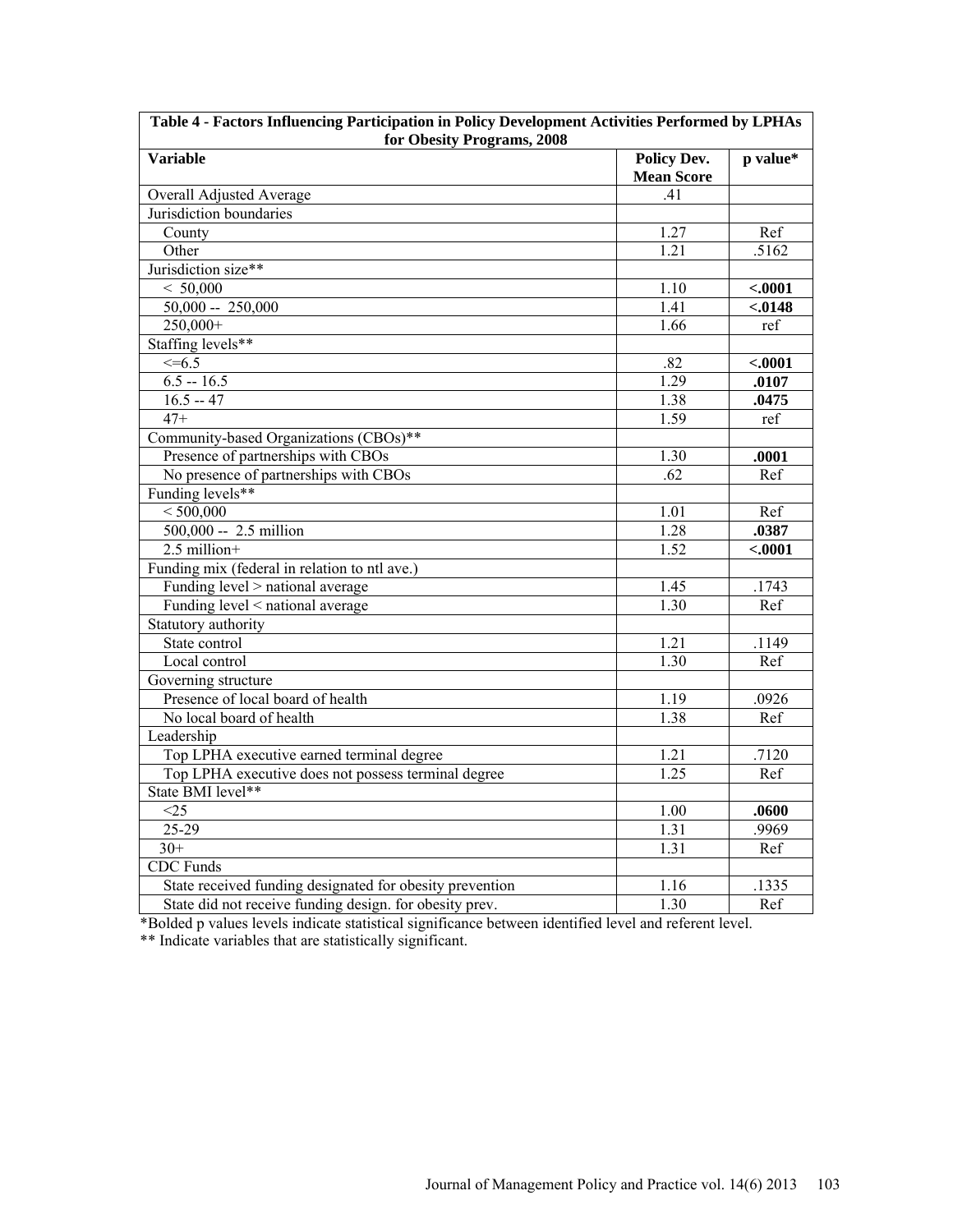| Table 5 - Factors Influencing Participation in Assurance Activities Performed by LPHAs for |                                       |          |  |
|--------------------------------------------------------------------------------------------|---------------------------------------|----------|--|
| <b>Obesity Programs, 2008</b><br>Variable                                                  | <b>Assurance</b><br><b>Mean Score</b> | P value* |  |
| Overall Adjusted Average                                                                   | 24                                    |          |  |
| Jurisdiction boundaries                                                                    |                                       |          |  |
| County                                                                                     | .95                                   | ref      |  |
| Other                                                                                      | .92                                   | .7501    |  |
| Jurisdiction size                                                                          |                                       |          |  |
| < 50,000                                                                                   | .90                                   | .0319    |  |
| $50,000 - 250,000$                                                                         | .95                                   | .0896    |  |
| $250,000+$                                                                                 | 1.17                                  | Ref      |  |
| Staffing levels**                                                                          |                                       |          |  |
| $\leq 6.5$                                                                                 | .64                                   | $-.0001$ |  |
| $6.5 - 16.5$                                                                               | 1.13                                  | .8948    |  |
| $\overline{16.5} - 47$                                                                     | .91                                   | .0463    |  |
| $47+$                                                                                      | $1.\overline{17}$                     | Ref      |  |
| Community-based Organizations (CBOs)**                                                     |                                       |          |  |
| Presence of partnerships with CBOs                                                         | .97                                   | .0035    |  |
| No presence of partnerships with CBOs                                                      | .48                                   | Ref      |  |
| Funding levels**                                                                           |                                       |          |  |
| < 500,000                                                                                  | .76                                   | Ref      |  |
| 500,000 -- 2.5 million                                                                     | .98                                   | .0910    |  |
| $2.5$ million+                                                                             | 1.11                                  | .0047    |  |
| Funding mix (federal in relation to ntl ave.)                                              |                                       |          |  |
| Funding level > national average                                                           | .98                                   | .7477    |  |
| Funding level < national average                                                           | 1.02                                  | Ref      |  |
| Statutory authority                                                                        |                                       |          |  |
| State control                                                                              | .93                                   | .6097    |  |
| Local control                                                                              | .99                                   | Ref      |  |
| Governing structure                                                                        |                                       |          |  |
| Presence of local board of health                                                          | .88                                   | .1074    |  |
| No local board of health                                                                   | 1.06                                  | Ref      |  |
| Leadership                                                                                 |                                       |          |  |
| Top LPHA executive earned terminal degree                                                  | .86                                   | .4056    |  |
| Top LPHA executive does not possess terminal degree                                        | .96                                   | Ref      |  |
| <b>State BMI</b> level                                                                     |                                       |          |  |
| $\overline{\leq}25$                                                                        | .80                                   | .6954    |  |
| $25-29$                                                                                    | 1.01                                  | .2735    |  |
| $30+$                                                                                      | .86                                   | Ref      |  |
| <b>CDC</b> Funds                                                                           |                                       |          |  |
| State received funding designated for obesity prevention                                   | .94                                   | .9572    |  |
| State did not receive funding design. for obesity prev.                                    | .94                                   | Ref      |  |
|                                                                                            |                                       |          |  |

| *Bolded p values levels indicate statistical significance between identified level and referent level. |  |
|--------------------------------------------------------------------------------------------------------|--|
| ** Indicate variables that are statistically significant.                                              |  |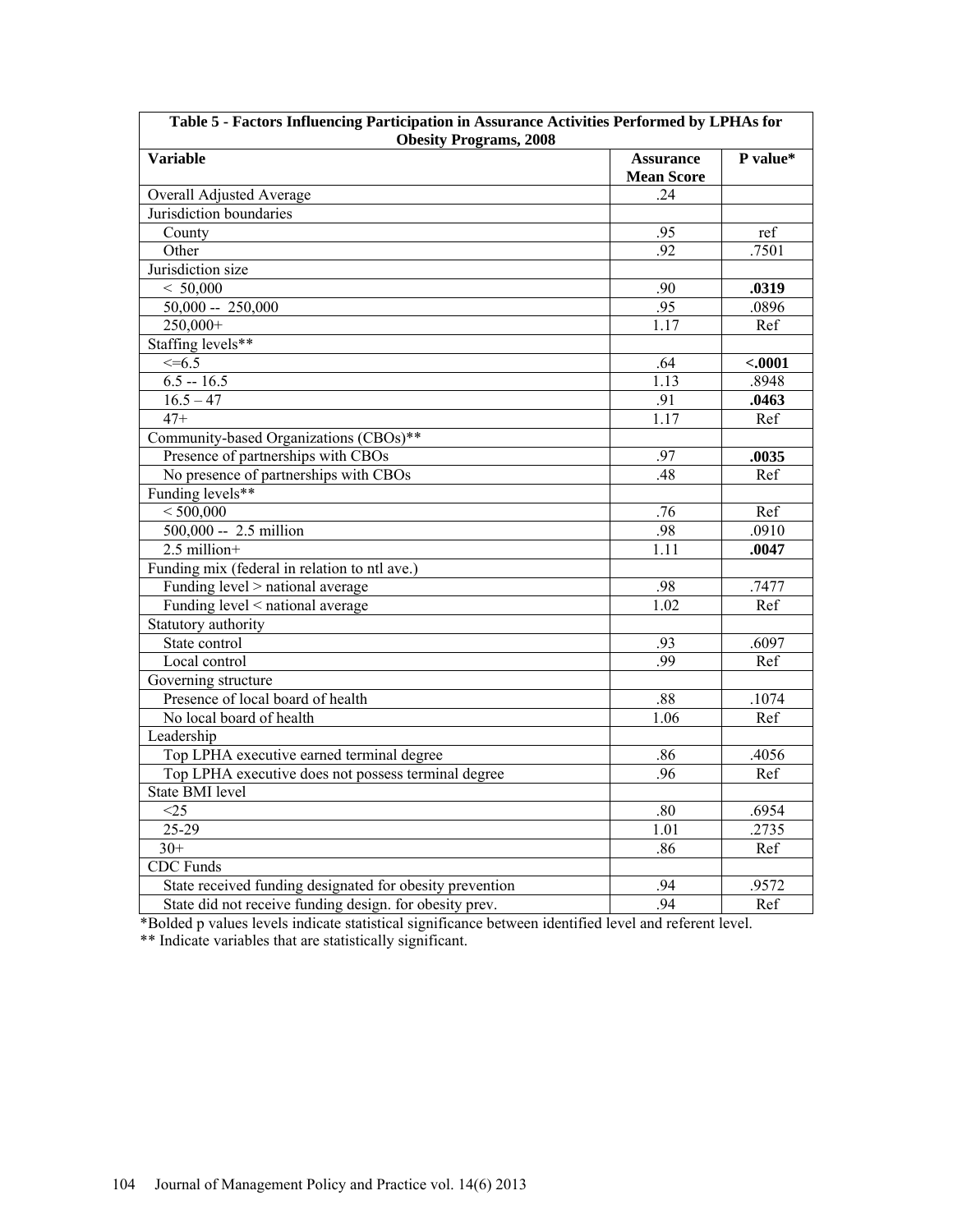| Table 6 -Factors Influencing Participation in Assessment Activities Performed by LPHAs for |             |                  |         |
|--------------------------------------------------------------------------------------------|-------------|------------------|---------|
| Obesity Programs, 2008 (n=216)                                                             |             |                  |         |
| Variable*                                                                                  | Coefficient | <b>St. Error</b> | P value |
| Jurisdiction boundaries                                                                    | $-.0896$    | .1289            | .4877   |
| Jurisdiction size                                                                          | $-1169$     | .1209            | .3350   |
| Staffing levels                                                                            | .2642       | .1289            | .0417   |
| Intergovernmental relationships                                                            | .4950       | .2564            | .0549   |
| (Community-based Organizations)                                                            |             |                  |         |
| Funding levels                                                                             | $-.0630$    | .1832            | .7314   |
| Funding mix (federal > ntl ave.)                                                           | .0564       | .1226            | .6462   |
| Statutory authority                                                                        | .1884       | .2328            | .4191   |
| Governing structure                                                                        | .1937       | .18459           | .2961   |
| Leadership                                                                                 | $-.2045$    | .1510            | .1771   |
| State BMI rate                                                                             | .2209       | .1265            | .0822   |
| CDC funding                                                                                | .0632       | .1252            | .6142   |
| *Intercept                                                                                 | $-.3008$    | .4147            | .4691   |
| N                                                                                          | 216         |                  |         |
| Prob > F                                                                                   | .0148       |                  |         |
| $R^2$                                                                                      | .0979       |                  |         |

\*Bolded p values levels of variables that are statistically significant

| Table 7- Factors Influencing Participation in Policy Development Activities Performed by LPHAs |                    |                  |         |
|------------------------------------------------------------------------------------------------|--------------------|------------------|---------|
| for Obesity Programs, 2008 (n=216)                                                             |                    |                  |         |
| Variable*                                                                                      | <b>Coefficient</b> | <b>St. Error</b> | P value |
| Jurisdiction boundaries                                                                        | $-0.0510$          | .1217            | .6759   |
| Jurisdiction size                                                                              | $-0.0453$          | .1090            | .6784   |
| Staffing levels                                                                                | .2629              | .1276            | .0406   |
| Intergovernmental relationships                                                                | .6849              | .2849            | .0171   |
| (Community-based Organizations)                                                                |                    |                  |         |
| Funding levels                                                                                 | $-1231$            | .1867            | .5104   |
| Funding mix (federal > ntl ave.)                                                               | .0494              | .1167            | .6722   |
| Statutory authority                                                                            | $-0.0486$          | .2222            | .8271   |
| Governing structure                                                                            | .0490              | .1710            | .7747   |
| Leadership                                                                                     | .0794              | .1154            | .4919   |
| State BMI rate                                                                                 | .1027              | .1286            | .4255   |
| CDC funding                                                                                    | $-.0677$           | .1282            | .5981   |
| *Intercept                                                                                     | .2952              | .4248            | .4878   |
| N                                                                                              | 216                |                  |         |
| Prob > F                                                                                       | .0121              |                  |         |
| $R^2$                                                                                          | .1136              |                  |         |

\*Bolded p values levels of variables that are statistically significant